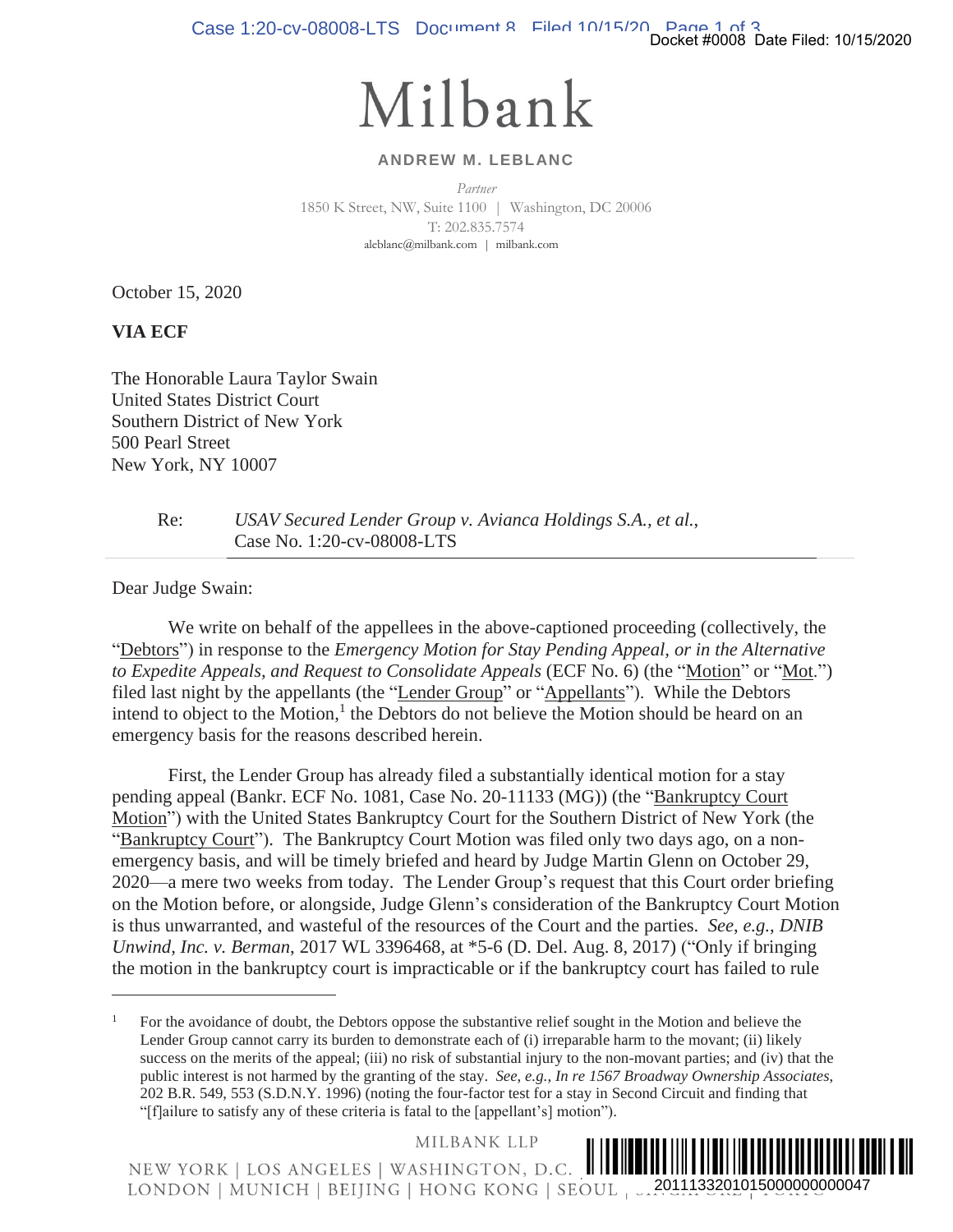October 15, 2020 Page 2

on the motion seeking a stay may the movant bring the motion to the district court before giving the bankruptcy court an opportunity to consider the relief sought."). Further, Judge Glenn issued the order from which Appellants have appealed (the "Order," Ex. A to ECF No. 7) and, as such, is familiar with the complexities of the case, the parties, and the issues. The Bankruptcy Court should thus be afforded the first opportunity to consider the Appellants' request for a stay pending appeal. *See In re MSR Resort Golf Course LLC*, 2013 WL 766166, at \*2 (S.D.N.Y. Feb. 26, 2013) (denying an emergency motion for a stay pending appeal and opining that the bankruptcy court should first decide the motion, noting that "[t]he reviewing court should have the benefit of the learning of the lower court," as the bankruptcy court "is familiar with the issues pertaining to any purported emergency") (internal citation omitted); *see also In re BGI, Inc.*, 504 B.R. 754, 766 (S.D.N.Y. 2014) (finding that "this Court should not be denied the benefit" of the bankruptcy court's analysis first in connection with a motion for a stay pending appeal).

 Second, the Debtors do not believe emergency relief is warranted. The nature of the "emergency," according to Appellants, $2$  is that the Debtors are considering taking the very measures—replacement of certain credit card processing agreements—contemplated in the Order. Order at 36-37 ("[T]he result of rejection is to relieve the Debtors of their future performance obligations to USAV, including the unperformed obligation . . . to sell to USAV the contract rights arising under new credit card processing agreements that the Debtors may seek to enter with new credit card processors. The only link between the profits generated by operating flights and selling airline tickets and the payment rights purportedly acquired by USAV is the fact that the Debtors *have not yet terminated* their prepetition credit card agreements . . . .") (emphasis added). The Order was entered by the Bankruptcy Court nearly six weeks ago, however, and the issue was extensively discussed at the August 26, 2020 hearing in the Bankruptcy Court that gave rise to the Order. The Motion implicitly concedes as much, indicating that Judge Glenn inquired on October 5, 2020, "whether it was *still* Avianca's intention to terminate the existing [card processing] agreements." Mot. at 4. And yet, Appellants (i) waited a full *two weeks*—until the last day permitted by the Federal Rules of Bankruptcy Procedure—to file their notice of appeal from the Order, and (ii) did not file a motion for a stay pending appeal until the last 48 hours. The purported "emergency" is thus entirely manufactured.

For these reasons, we ask that the Court allow the Bankruptcy Court Motion to be resolved before considering the Motion. We thank Your Honor for your time and attention to this matter.

<sup>2</sup> *See* ECF No. 7.